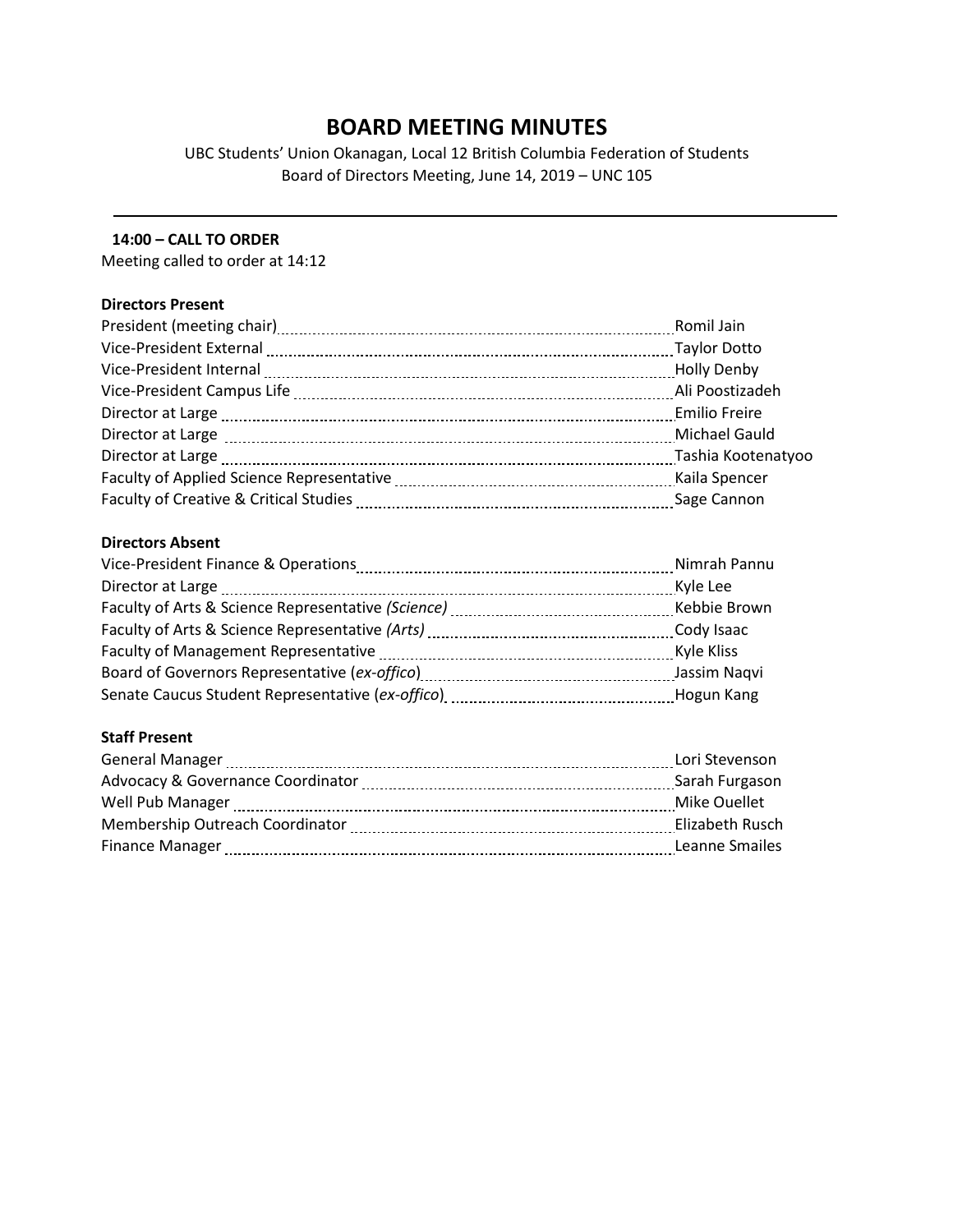#### **1. ACKNOWLEDGEMENT OF TERRITORY**

We would like to acknowledge that we are on the traditional, ancestral territory of the Okanagan Nation. We would like to recognize that learning happened in this place long before this institution was established. It's important that we understand that we are very privileged to be living, working, and learning in these territories that are not our own.

## **2. ADOPTION OF AGENDA AND REVIEW OF MEMBERSHIP**

## **19/06/14.01 MOTION**

Dotto/Cannon Be it resolved that the agenda be adopted. **CARRIED**

## **3. ADOPTION OF MINUTES FROM PREVIOUS MEETINGS**

## **19/06/14.02 MOTION**

Dotto/Poostizadeh Be it resolved that minutes of the meeting held May 30, 2019 be adopted. **CARRIED**

#### **4. PRESENTATIONS**

Smailes presented on the draft budget.

#### **5. MONTHLY REPORTS**

- **5.1 President – attached**
- **5.2 VP Finance and Operations**
- **5.3 VP Internal - attached**
- **5.4 VP External - attached**
- **5.5 VP Campus Life - attached**
- **5.6 General Manager - attached**
- **6. QUESTION PERIOD**
- **7. COMMITTEE BUSINESS**
	- **7.1 Executive Committee**
- **19/06/14.03 MOTION**
	- Dotto/Cannon

Be it resolved that minutes of the Executive Committee meeting held June 5, 2019 be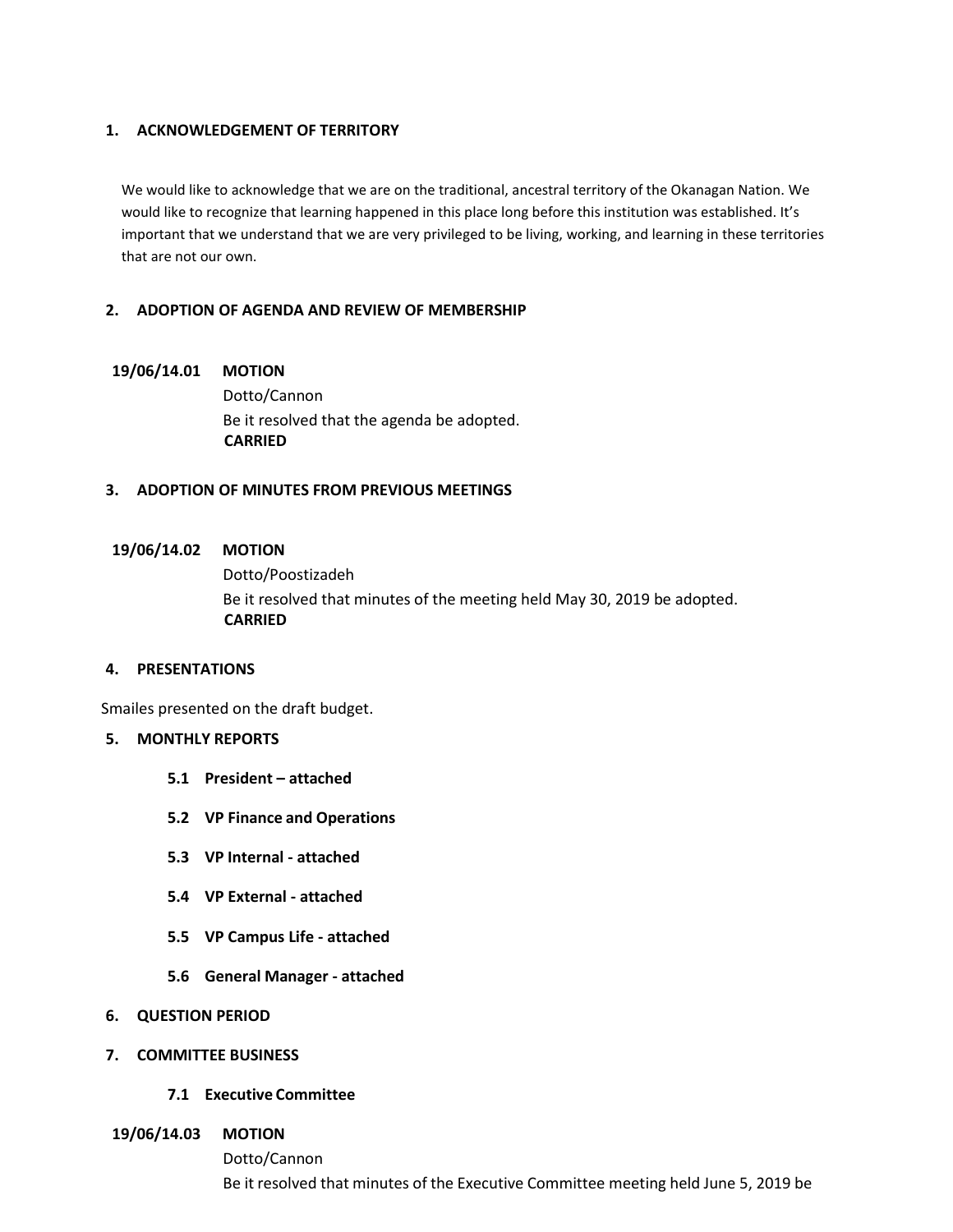# adopted. **CARRIED**

## **19/06/14.04 MOTION**

Freire/Poostizadeh Be it resolved that the minutes of the Executive Committee meeting held June 11, 2019 be adopted.

# **19/06/14.05 MOTION**

Be it resolved that the minutes of the Executive Committee meeting held June 11, 2019 be tabled. Kootenayoo/Dotto

**CARRIED**

# **7.2 Finance Committee**

# **19/06/14.06 MOTION**

Pannu/Dotto Be it resolved that minutes of the Finance Committee meeting held June 6, 2019 be adopted. **CARRIED**

# **7.3 Policy Committee**

# **19/06/14.07 MOTION**

# Denby/Dotto

Be it resolved that Nimrah Pannu, Romil Jain, Tashia Kootenayoo, Kaila Spencer, Cody Isaac, and Jassim Naqvi be appointed to the UBCSUO Policy Committee. **CARRIED**

# **19/06/14.08 MOTION**

# Denby/Dotto

Be it resolved that the minutes of the Policy Committee meeting held June 10, 2019 be adopted.

# **19/06/14.09 MOTION**

Denby/Kootenayoo Be it resolved that the minutes of the Policy Committee meeting held June 10, 2019 be tabled. **CARRIED**

#### **19/06/14.10 MOTION**

Denby/Kootenayoo Be it resolved that changes to the Finance Regulation be approved as attached. **CARRIED**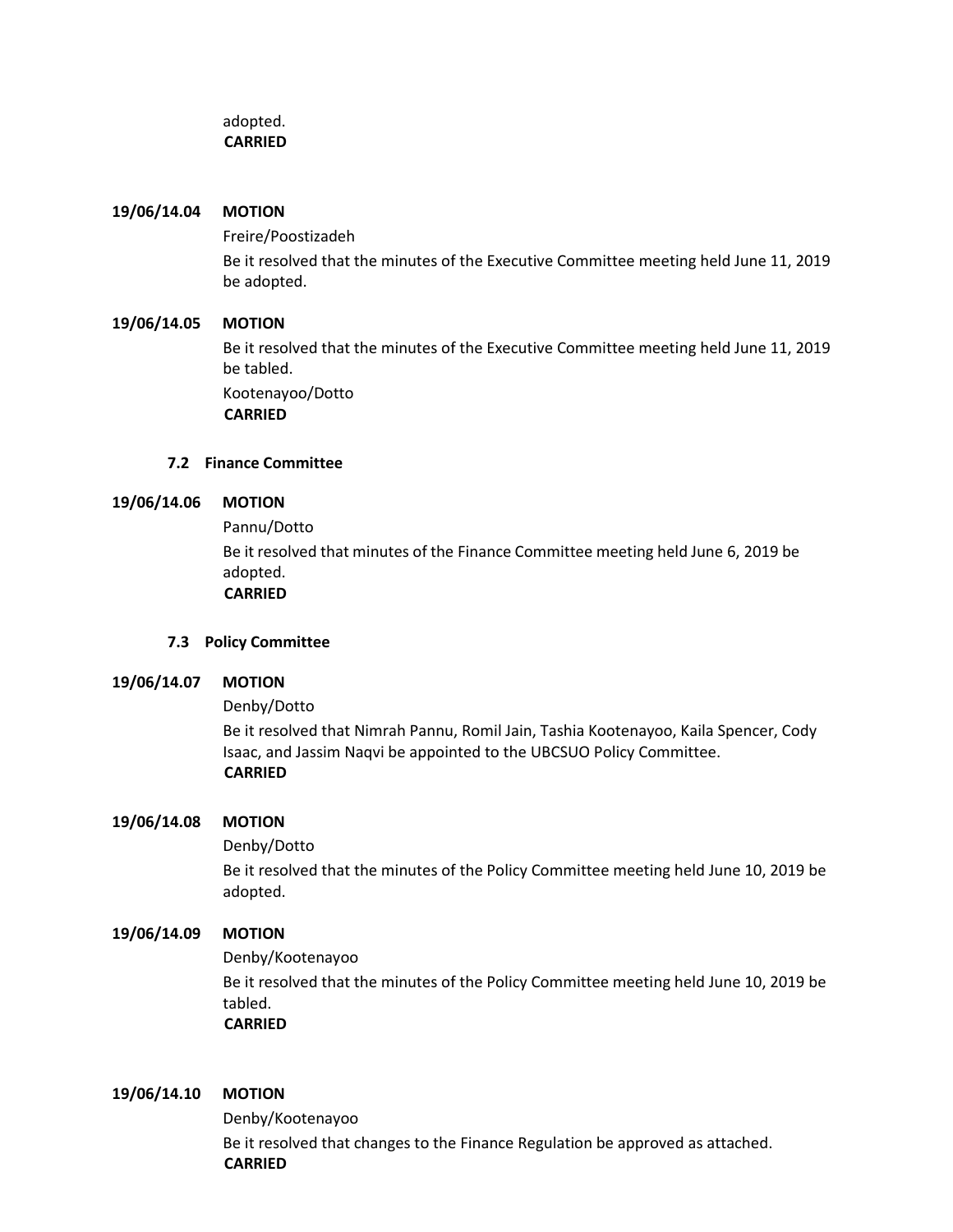## **7.4 Campus Life Committee**

## **19/06/14.11 MOTION**

## Poostizadeh/Kootenayoo

Be it resolved that Emilio Freire, Sage Cannon, Holly Denby, Taylor Dotto, Kyle Kliss, Kyle Lee, Kaila Spencer, and Mykela White be appointed to the Campus Life Committee with Ali Poostizadeh serving as chair.

# **19/06/14.12 MOTION TO AMEND**

Freire/Kootenayoo Be it resolved that Emilio Freire be removed from motion 19/06/14.09. **CARRIED**

## **19/06/14.13 MOTION TO AMEND**

Dotto/Poostizadeh Be it resolved that Taylor Dotto be removed from motion 19/06/14.09. **CARRIED**

## **19/06/14.11 CARRIED AS AMENDED**

## **7.5 Campaigns Committee**

#### **19/06/14.14 MOTION**

Dotto/Freire

Be it resolved that Emilio Freire, Michael Gauld, and Tashia Kootenayoo be appointed to the Campaigns Committee with Taylor Dotto serving as chair. **CARRIED**

#### **8. REPORT ON UNIVERSITY RELATIONS**

- **8.1 Board of Governors**
- **8.2 Senate**
- **8.3 Other University Committees**

## **19/06/14.15 MOTION**

Kootenayoo/Cannon

Be it resolved that Tashia Kootenayoo be ratified as the UBCSUO representative on the Commons Steering Committee. **CARRIED**

#### **9. OLD BUSINESS**

#### **10. NEW BUSINESS**

**19/06/14.16 MOTION**

Kootenayoo/Cannon